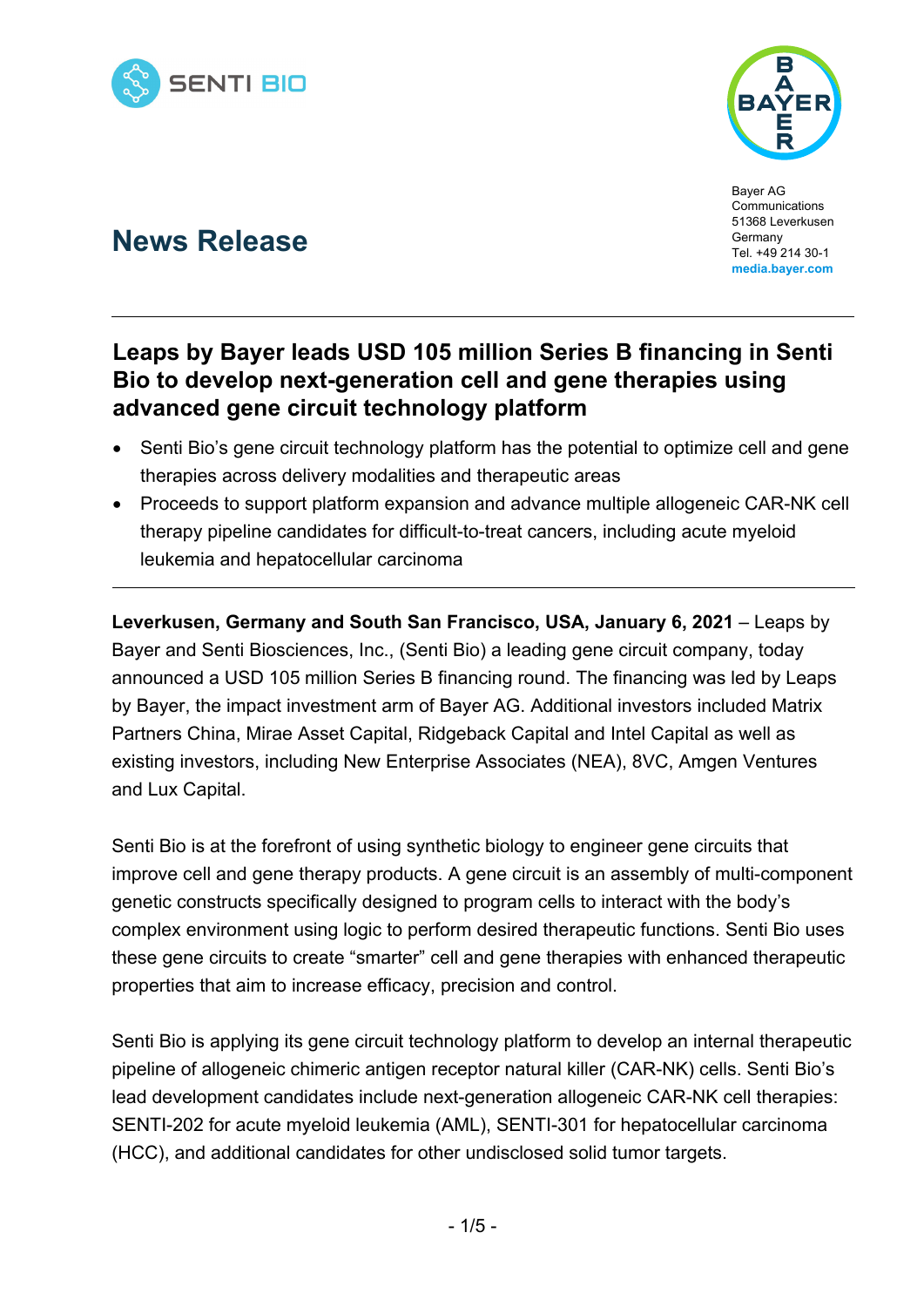"Leaps by Bayer's mission is to invest in breakthrough technologies that may transform the lives of millions of patients for the better," said Juergen Eckhardt, MD, Head of Leaps by Bayer. "We believe that synthetic biology will become an important pillar in nextgeneration cell and gene therapy, and that Senti Bio's leadership in designing and optimizing biological circuits fits precisely with our ambition to prevent and cure cancer and to regenerate lost tissue function."

In addition to potentially treating cancer with allogeneic CAR-NK cells, the Senti Bio gene circuit technology platform can be deployed into multiple other cell and gene therapy delivery modalities, across diverse therapeutic areas, such as immunology, neuroscience, cardiovascular disease, regenerative medicine and genetic diseases – with the potential to move from treatment to cure.

"We are grateful for the support of new and existing investors, including Leaps by Bayer, who believe in our mission of developing gene circuits to program smart cell and gene therapies to improve health outcomes for many people," said Tim Lu, MD, PhD, cofounder and chief executive officer of Senti Bio. "Over the past two years, our team has designed, built and tested thousands of sophisticated gene circuits to drive a robust product pipeline, focused initially on allogeneic CAR-NK cell therapies for difficult-to-treat liquid and solid tumor indications. I look forward to continued platform and pipeline advancements, including starting IND-enabling studies in 2021."

Proceeds from the Series B financing will support development of preclinical oncology programs and expansion of the Senti Bio gene circuit technology platform across additional delivery modalities and therapeutic areas. Senti Bio also plans to scale up clinical manufacturing, including process development and design of a cGMP-compliant manufacturing facility for off-the-shelf allogeneic CAR-NK cell product candidates.

The Series B syndicate included existing and new investors as follows: 8VC, Alexandria Ventures Investments, Amgen Ventures, Gaingels, Intel Capital, KB Investment, Leaps by Bayer, LifeForce Capital, LifeSci Venture Partners, Lux Capital, Matrix Partners China, Menlo Ventures, Mirae Asset Capital, NEA, Nest.Bio, Noveus Capital, Pear VC, Ridgeback Capital and Smilegate Investment.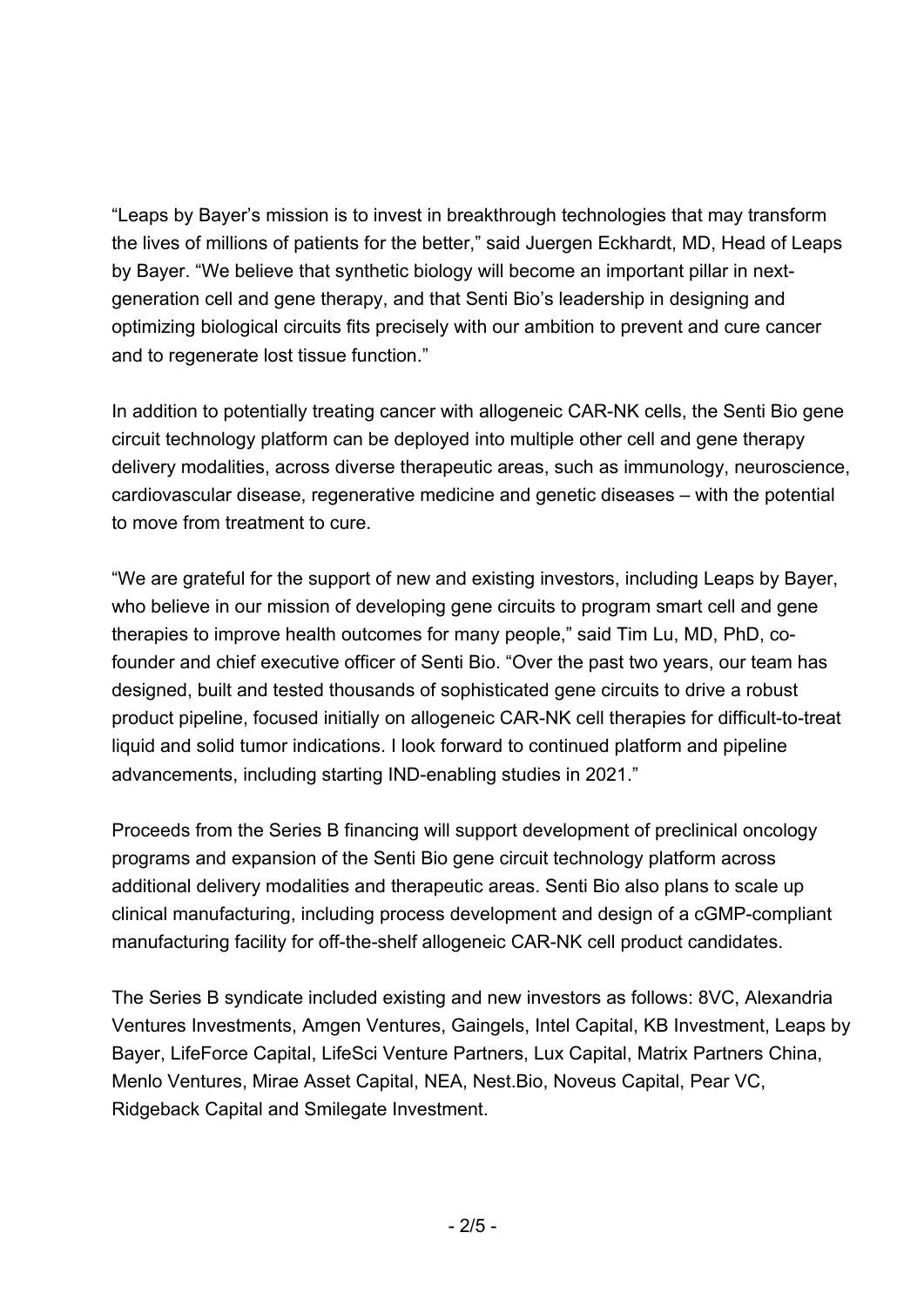#### **About the Senti Bio Gene Circuit Technology Platform**

By combining disciplines from computer science and biology, Senti Bio has designed, built and tested thousands of sophisticated gene circuits that can be deployed into virtually any cell therapy or gene therapy modality. Senti Bio's gene circuits are novel and proprietary combinations of DNA that enable cells to sense their environment, perform logic and instruct cells to produce therapeutic proteins for enhanced safety and efficacy. Senti Bio believes that its approach to programming gene circuits in living cells may enable drug developers to build optimal functionality into almost any cell- or gene-based medicine. Senti Bio's proprietary platform includes specific gene circuit technologies such as logic gates, small-molecule regulators, combinatorial payloads and synthetic promoters that have the potential to confer greater efficacy, precision and control to cell and gene therapy products. By mixing and matching different gene circuits together, Senti Bio has the ability to create next-generation medicines with enhanced functionality to outsmart disease.

#### **About Bayer and Leaps by Bayer**

Bayer is a global enterprise with core competencies in the life science fields of health care and nutrition. Its products and services are designed to benefit people by supporting efforts to overcome the major challenges presented by a growing and aging global population. At the same time, the Group aims to increase its earning power and create value through innovation and growth. Bayer is committed to the principles of sustainable development, and the Bayer brand stands for trust, reliability and quality throughout the world. In fiscal 2019, the Group employed around 104,000 people and had sales of 43.5 billion euros. Capital expenditures amounted to 2.9 billion euros, R&D expenses to 5.3 billion euros. For more information, go to www.bayer.com.

Leaps by Bayer, a unit of Bayer AG, leads impact investments into solutions to some of today's biggest challenges in health and agriculture. The investment portfolio includes more than 30 companies. They are all working on potentially breakthrough technologies to overcome some specific challenges such as, e.g. regenerating lost tissue function, reducing the environmental impact of agriculture, preventing or curing cancer, and others. For more information, go to leaps.bayer.com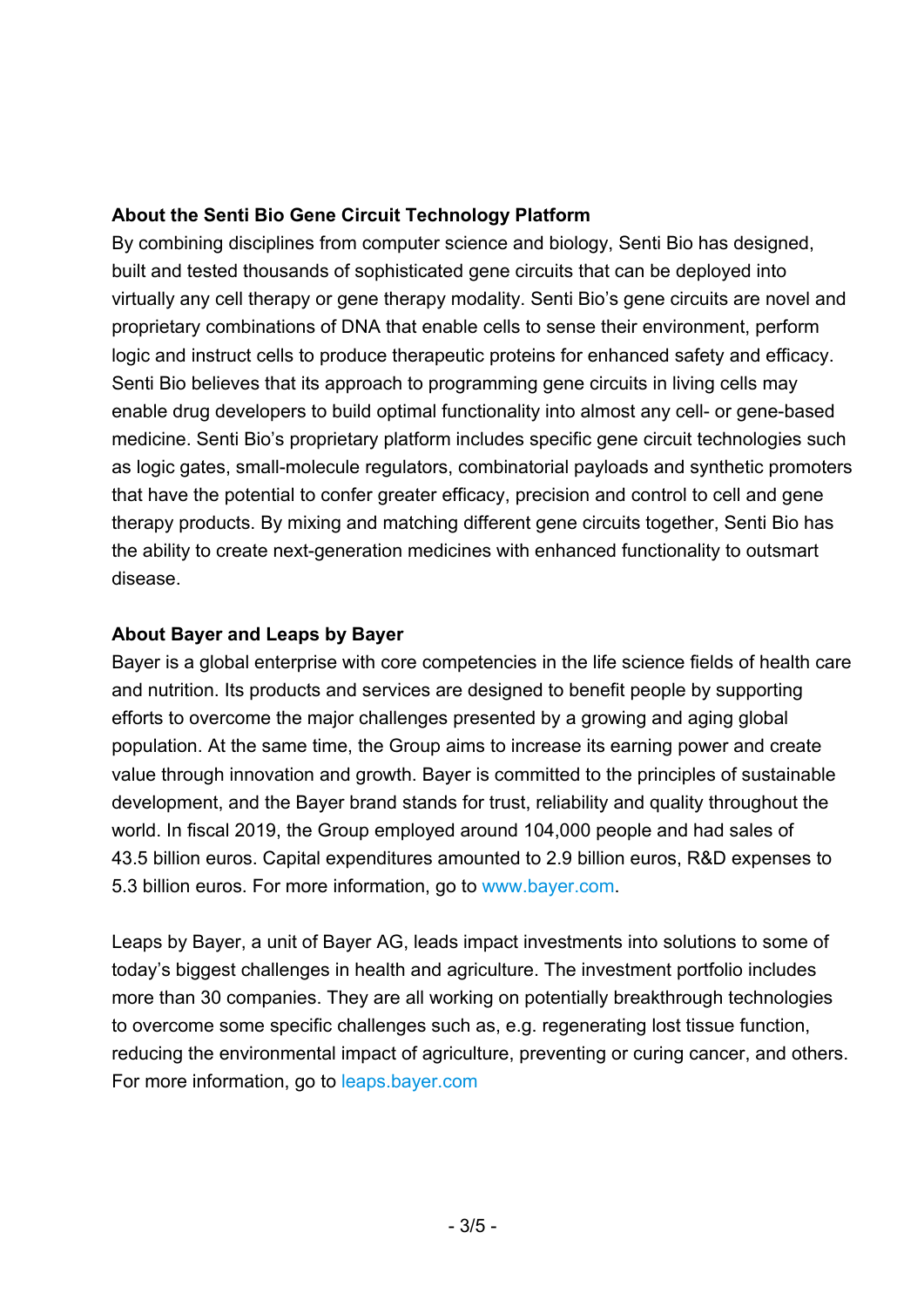#### **About Senti Bio**

Senti Bio is a next-generation therapeutics company that is developing gene circuits and programming cells for tremendous therapeutic value. Senti Bio's mission is to outsmart complex diseases with more intelligent medicines to transform people's lives. By programming cells to respond, adapt and make decisions, Senti Bio is creating smarter therapies with computer-like logic, enhanced functionality and greater therapeutic control.

Senti Bio is developing a wholly-owned, gene circuit pipeline focused on allogeneic CAR-NK cells to address major challenges in cancer treatment. Senti Bio's lead product candidates include SENTI-202 and SENTI-301. SENTI-202 is a logic-gated allogeneic CAR-NK cell therapy for the potential treatment of acute myeloid leukemia (AML) that more precisely targets and eliminates cancer cells while sparing healthy tissues. SENTI-301 is a combinatorial payload-armed allogeneic CAR-NK cell therapy for the potential treatment of hepatocellular carcinoma. Beyond oncology, Senti Bio plans to leverage its gene circuit technology platform to build other cell and gene therapies that may be of interest to strategic partners across diverse therapeutic areas, such as immunology, neuroscience, cardiovascular disease, regenerative medicine and genetic diseases. For more information, please visit the Senti Bio website at https://www.sentibio.com.

#### Contact Bayer:

#### **Sarah-Christine Wanner, phone +49 175 309 21 93**

Email: sarah-christine.wanner@bayer.com

Find more information at leaps.bayer.com Follow us on Twitter: @LeapsByBayer

Contact Senti Bio **Curt Herberts, CFO and CBO**  Email: corporate@sentibio.com

### **Denise Powell (Media)**

Email: denise@redhousecomms.com

Find more information at sentibio.com Follow us on Linkedin: Senti Biosciences